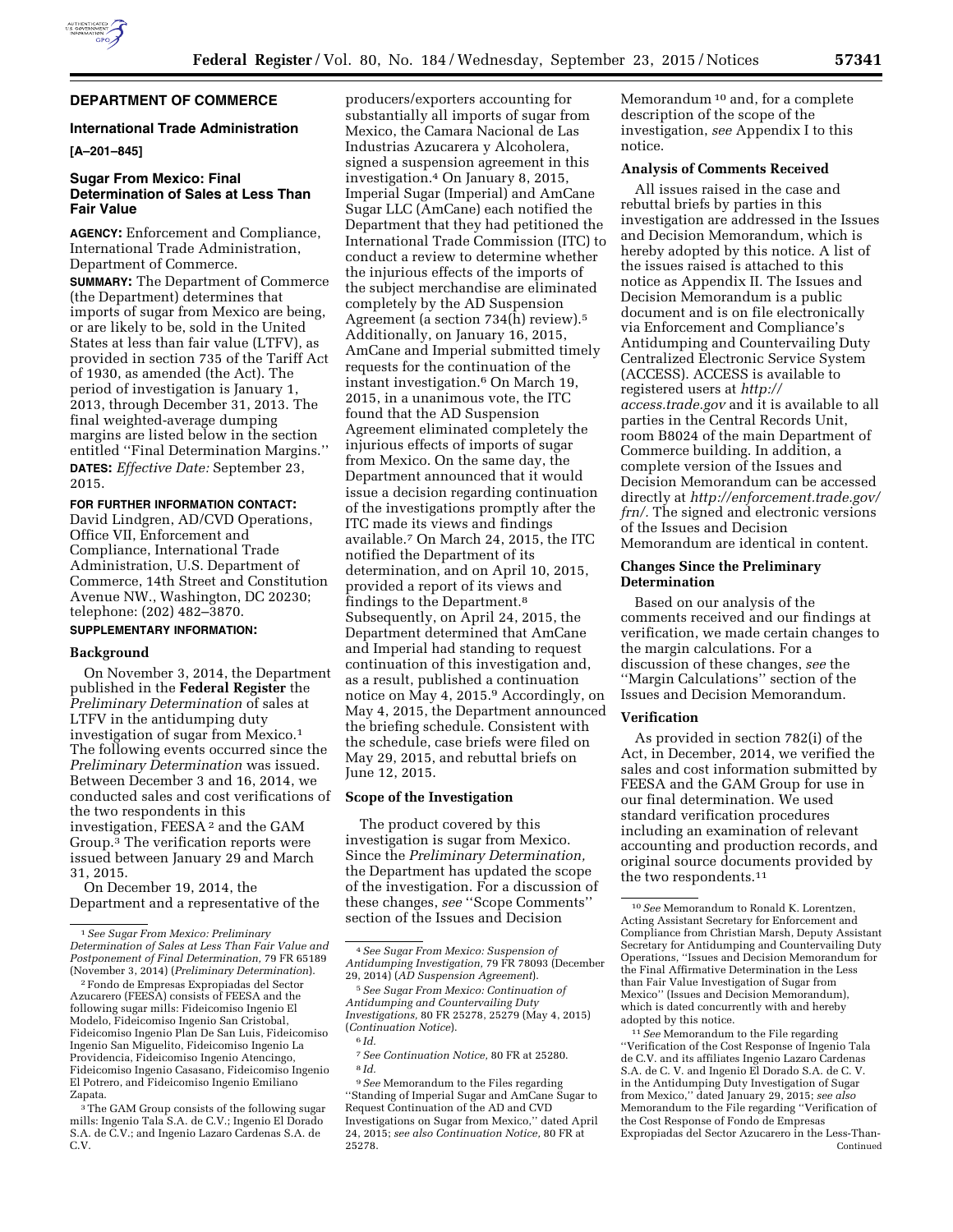# **Final Determination Margins**

The weighted-average dumping margins are as follows:

| Exporter/Producer                                                                                                                    | dumping margin |
|--------------------------------------------------------------------------------------------------------------------------------------|----------------|
| FFFSA                                                                                                                                | 40.48          |
| Ingenio Tala S.A. de C.V. and certain affiliated sugar mills of Grupo Azucarero Mexico S.A. de C.V. (collectively, the GAM<br>Group) | 42.14          |
| All-Others                                                                                                                           | 40.74          |

Section  $735(c)(5)(A)$  of the Act provides that the estimated ''all-others'' rate shall be an amount equal to the weighted average of the estimated weighted-average dumping margins established for exporters and producers individually investigated, excluding any zero or *de minimis* margins, and any margins determined entirely under section 776 of the Act. As we calculated weighted-average dumping margins for both mandatory respondents that are above *de minimis* and which are not based on total facts available, they are the basis for the ''all others'' rate. However, a weighted average would reveal proprietary information regarding the respondents' sales information. As such, we have calculated the weightedaverage ''all others'' rate by relying on publicly-ranged information reported by FEESA and the GAM Group.12

### **Disclosure**

We will disclose the calculations performed within five days of any public announcement of this notice in accordance with 19 CFR 351.224(b).

### **Termination of Suspension of Liquidation**

As noted above, on December 19, 2014, the Department signed the AD Suspension Agreement. Pursuant to section 734(h)(3) of the Act, suspension of liquidation ordered in the *Preliminary Determination* continued to be in effect pending the ITC's section 734(h) review. Following the ITC's affirmative determination, *i.e.,* that the AD Suspension Agreement completely eliminated the injurious effects of imports of sugar from Mexico, on March 27, 2015, the Department, in accordance with section 734(h)(3) of the Act, instructed U.S. Customs and Border Protection (CBP) to terminate the suspension of liquidation of all entries

of sugar from Mexico and refund all cash deposits. Pursuant to the requests for continuation discussed above, we have continued and completed the investigation in accordance with section 734(g) of the Act. We found the antidumping duty margins noted above in the ''Final Determination Margins'' section.

The Department will not instruct CBP to suspend liquidation or collect cash deposits calculated herein unless the AD Suspension Agreement is terminated and the Department issues an antidumping duty order.13 In the event that Department issues an order, consistent with sections 735(c)(1) and 736(a) of the Act, as well as 19 CFR 351.210(d) and 351.211, we will instruct CBP to suspend liquidation and require a cash deposit equal to the weightedaverage amount by which normal value exceeds U.S. price, as indicated in the chart above, as follows: (1) The rate for FEESA, when adjusted for export subsidies, is 40.33 percent; (2) the rate for the GAM Group, when adjusted for export subsidies, is 41.97 percent; (3) if the exporter is not a firm identified in this investigation, but the producer is, then the rate will be the rate established for the producer of the subject merchandise; (4) the rate for all other producers or exporters, when adjusted for export subsidies, will be 40.59 percent.

### **International Trade Commission Notification**

In accordance with section 735(d) of the Act, we will notify the ITC of our final determination. Because our final determination is affirmative, the ITC will, within 45 days, determine whether these imports are materially injuring, or threatening material injury to, the U.S. industry. If the ITC determines that material injury, or threat of material

injury does not exist, the AD Suspension Agreement shall have no force or effect, and the investigation shall be terminated.14 If the ITC determines that such injury does exist, the AD Suspension Agreement shall remain in force but the Department shall not issue an antidumping order so long as (1) the AD Suspension Agreement remains in force, (2) the AD Suspension Agreement continues to meet the requirements of subsections (c) and (d) of the Act, and (3) the parties to the AD Suspension Agreement carry out their obligations under the AD Suspension Agreement in accordance with its terms.15

### **Return or Destruction of Proprietary Information**

This notice will serve as the only reminder to parties subject to administrative protective order (APO) of their responsibility concerning the destruction of proprietary information disclosed under APO in accordance with 19 CFR 351.305(a)(3). Timely written notification of return/ destruction or APO materials or conversion to judicial protective order is hereby requested. Failure to comply with the regulations and the terms of an APO is a sanctionable violation.

We are issuing and publishing this determination and notice in accordance with sections 735(d) and 777(i) of the Act.

Dated: September 16, 2015.

# **Ronald K. Lorentzen,**

*Acting Assistant Secretary for Enforcement and Compliance.* 

#### **Appendix I—Scope of the Investigation**

The product covered by this investigation is raw and refined sugar of all polarimeter readings derived from sugar cane or sugar beets. The chemical sucrose gives sugar its essential character. Sucrose is a nonreducing disaccharide composed of glucose and

Fair-Value Investigation of Sugar from Mexico,'' dated January 30, 2015; Memoranda to the File regarding ''Verification of the Sales and Subsidy Responses of FEESA in the Antidumping and Countervailing Duty Investigations of Sugar from Mexico,'' and ''Verification of the Sales and

Subsidy Responses of the GAM Group in the Antidumping and Countervailing Duty Investigations of Sugar from Mexico,'' both dated March 31, 2015.

<sup>12</sup>For more detail on this calculation, *see*  Memorandum to the File regarding ''Antidumping

Duty Investigation of Sugar from Mexico: Final Determination Calculation for the ''All-Others'' Rate,'' dated September 16, 2015.

<sup>13</sup>*See* section 734(f)(3)(B) of the Act. 14*See* section 734(f)(3)(A) of the Act.

<sup>15</sup>*See* section 734(f)(3)(B) of the Act.